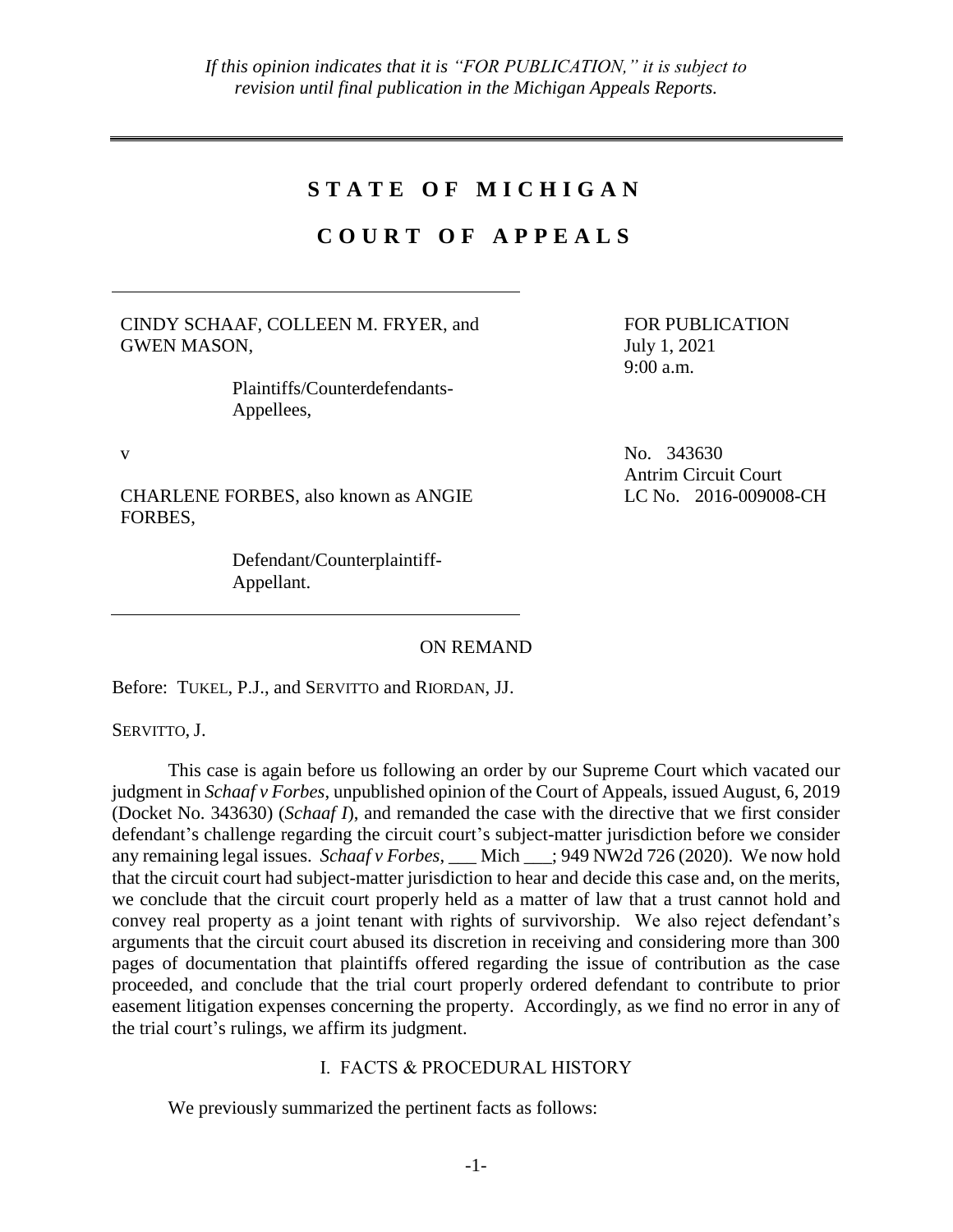Mae Fitzpatrick and Leo Bussa, mother and son, jointly owned property on the west shoreline of Torch Lake, located in Milton Township, Michigan, and the associated littoral rights. In the 1980s and 1990s, a portion of the waterfront property was divided into seven separate parcels for residential development. Access to the seven lots was through the subject parcel by an easement on a private road, Bussa Lane. After the division, the remaining Bussa/Fitzpatrick property was an 80-acre northern parcel, which was sold in 2015, and a 60-acre southern parcel. Bussa Lane provided the only means of access to the latter parcel as well.

Fitzpatrick died in 2004, leaving Bussa as the trustee of the Fitzpatrick Trust. Bussa endeavored to restructure ownership of the subject 60-acre parcel by executing five conveyances. First, he, as trustee of the Bussa Trust, conveyed to himself, as an individual, the trust's half interest. He then conveyed that interest to himself, defendant, and plaintiffs Schaaf and Fryer, "as Joint Tenants with Rights of Survivorship," while retaining his own enhanced life estate.<sup>1</sup> This left the Fitzpatrick Trust retaining its half interest in the subject parcel as a tenant in common, and the other half, formerly that of the Bussa Trust, shared by Bussa personally, along with defendant and plaintiffs Schaaf and Fryer, as joint tenants with rights of survivorship.

Bussa then, as trustee of the Fitzpatrick Trust, simultaneously conveyed half of the latter trust's interest to himself as trustee of the Fitzpatrick Trust, and to plaintiff Mason, "as Joint Tenants with Rights of Survivorship," while retaining his own personal enhanced life estate, and the other half of that interest to himself, again as trustee of the Fitzpatrick Trust, and to defendant, and plaintiffs Schaaf and Fryer, "as Joint Tenants with Rights of Survivorship," while again retaining his own enhanced life estate.

Shortly before he died, Bussa commenced litigation relating to a proposed subdivision of the parcel and use of the Bussa Lane easement. The owners of the seven adjacent parcels objected to any increased burden on that easement, and they contested the litigation. Upon Bussa's death, the instant parties were substituted as plaintiffs in the case, who continued the litigation. That case ended in a ruling that acknowledged that the 60-acre parcel had the right to use the easement, but prohibited the further burdening of the easement by allowing additional owners or newly created parcels to use it.

Plaintiff Mason, as successor trustee of the Fitzpatrick Trust, drew up and filed deeds confirming the transfers from Bussa to the remaindermen. Plaintiffs contested the validity of the conveyances that purport to have the Fitzpatrick Trust as a joint tenant with rights of survivorship. The circuit court agreed that "a Trust cannot hold Property as a joint tenant with rights of survivorship," and thus that the Fitzpatrick Trust "had no authority to convey the Property as joint tenants with

 $\overline{a}$ 

 $<sup>1</sup>$  An enhanced life estate is "a life estate reserved in the grantor and enhanced by the grantor's</sup> reserved power to convey." Frank, *Ladybird Deeds*, Mich BJ 30, 30 (June, 2016).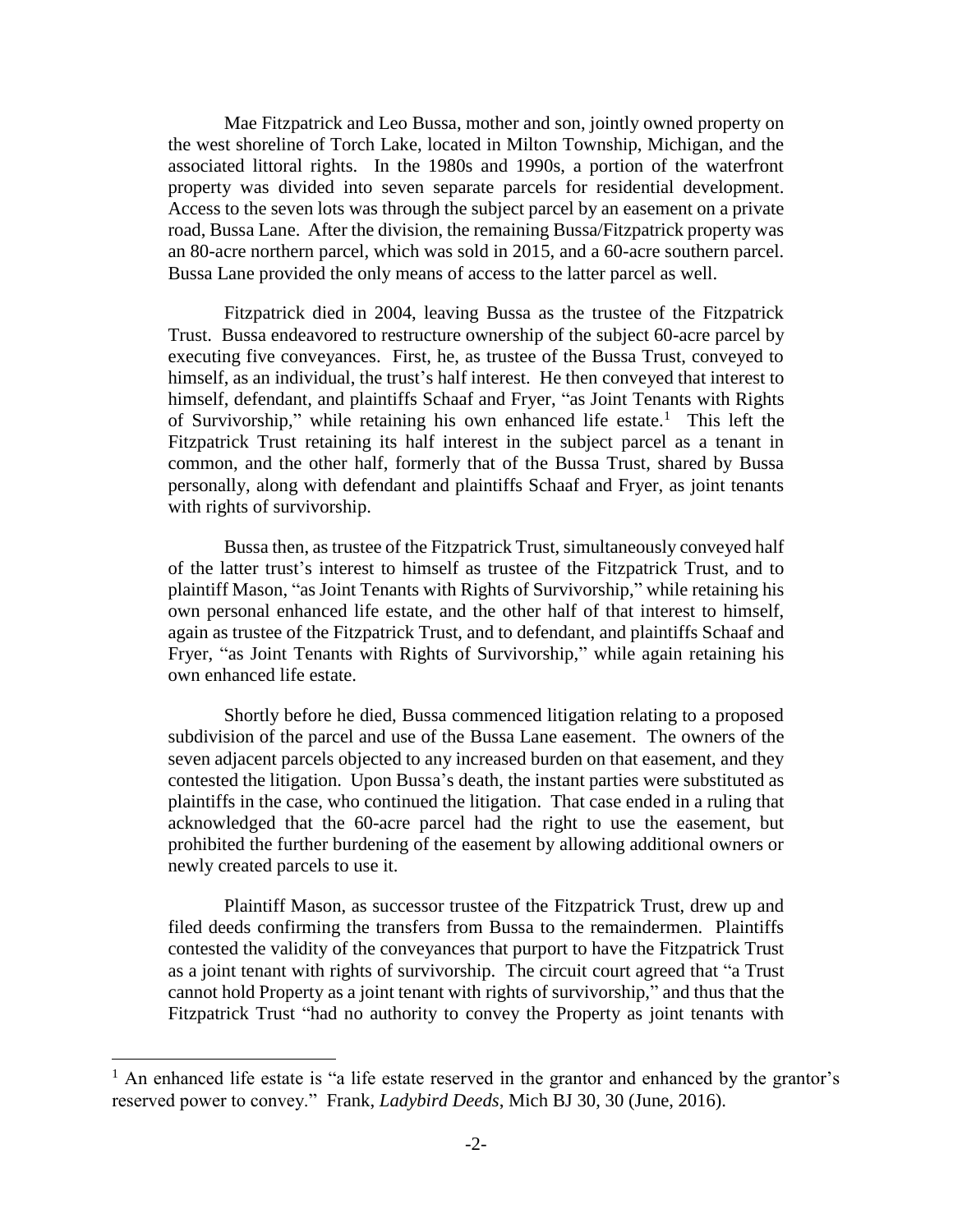rights of survivorship." The court voided the attendant conveyances, which left the interests in the Fitzpatrick Trust's half of the subject parcel to pass in accord with the terms of the trust itself. The circuit court recognized the resulting interests in the subject property as follows:

| Gwen Mason (Plaintiff)      | An undivided one-half interest in a one-half<br>undivided interest in the entire Parcel as a tenant<br>in common with the other parties;                                                     |
|-----------------------------|----------------------------------------------------------------------------------------------------------------------------------------------------------------------------------------------|
| Cindy Schaaf (Plaintiff)    | An undivided $16^2$ /3 percent interest in a one-half<br>undivided interest in the entire Parcel as a tenant<br>in common, and                                                               |
|                             | An undivided $\frac{1}{3}$ interest in a one-half undivided<br>interest in the entire Parcel as a joint tenant with<br>right of survivorship as to the other interests in<br>that one-half;  |
| Colleen Fryer (Plaintiff)   | An undivided $16^2$ / <sub>3</sub> percent interest in a one-half<br>undivided interest in the entire Parcel as a tenant<br>in common, and                                                   |
|                             | An undivided $\frac{1}{3}$ interest in a one-half undivided<br>interest in the entire Parcel as a joint tenant with<br>rights of survivorship as to the other interests in<br>that one-half; |
| Charlene Forbes (Defendant) | An undivided $16^2$ /3 percent interest in a one-half<br>undivided interest in the entire Parcel as a tenant<br>in common, and                                                               |
|                             | An undivided $\frac{1}{3}$ interest in a one-half undivided<br>interest in the entire Parcel as a joint tenant with<br>rights of survivorship as to the other interests in<br>that one-half. |

The court summarized the ownership situation as "an undivided one-half of the Parcel . . . held by the Parties as tenants in common" and "[t]he other undivided half . . . owned by Plaintiff Schaaf, Plaintiff Fryer and Defendant Forbes as joint tenants with full rights of survivorship." The parties do not dispute that the circuit court correctly identified the interests of the parties if indeed Bussa's and Mason's conveyances of the Fitzpatrick Trust's real property are set aside.

The circuit court concluded that given the existence of the survivorship rights resulting from the valid conveyances of the real property from the Bussa Trust, and the subject parcel's reliance on an easement for access to and from the nearest public road, which easement could not be further burdened, "partition in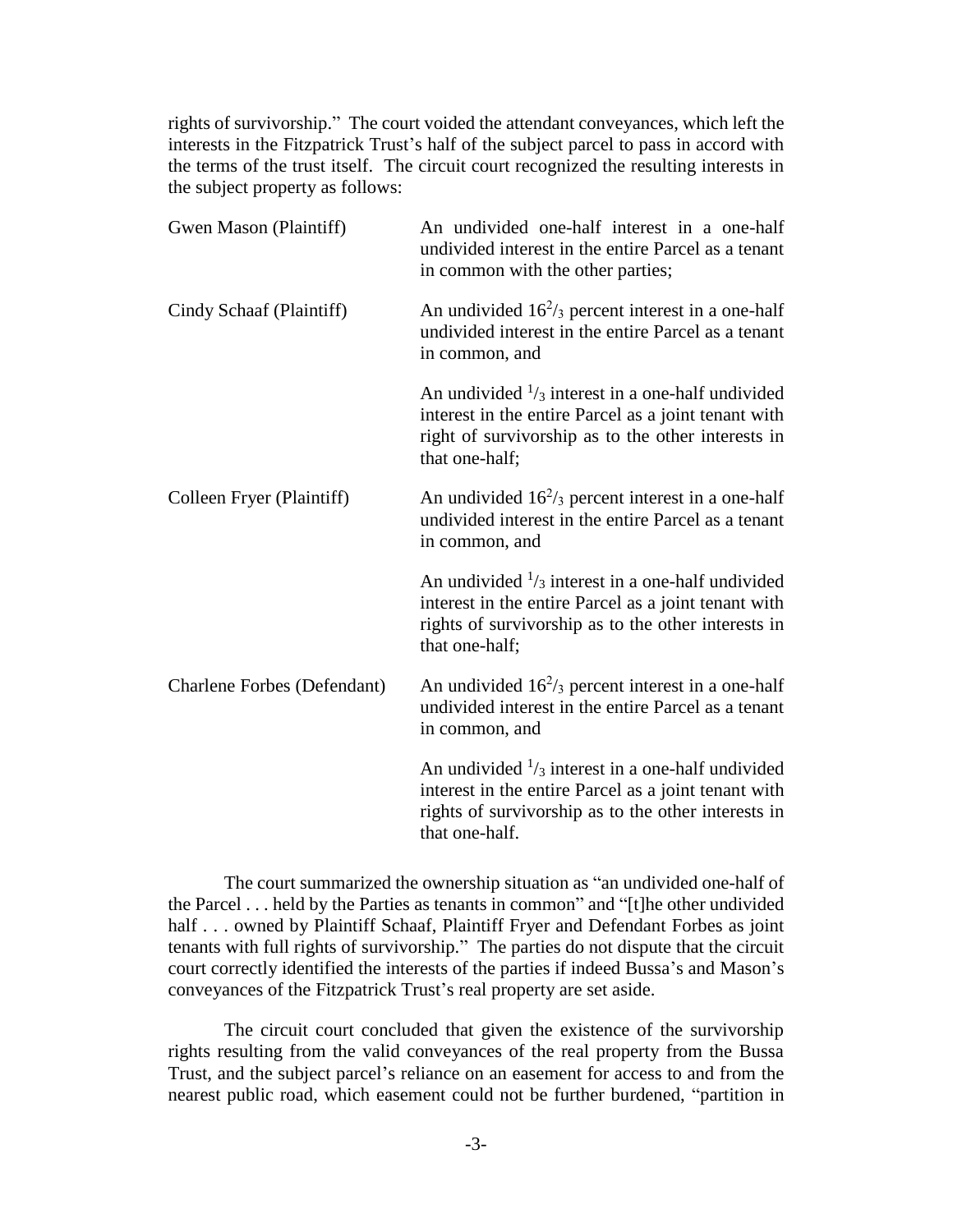kind would result in undue prejudice to the Plaintiffs and an equitable physical division of the Parcel cannot be achieved." Accordingly, the court ordered that the property be sold intact.

The circuit court further held that the parties, "[a]s cotenants and beneficiaries of Leo Bussa," were "jointly and equally responsible for the costs and attorney fees" associated with the earlier litigation concerning the easement, and also "for the real estate taxes and expenses associated with maintenance of the Property." The court set forth detailed findings and calculations, and concluded that plaintiffs were "entitled to \$30,000.86 of Defendant's share from the sales proceeds of the Property." [*Schaaf I*, unpub op at 1-3.]

### Defendant appealed as of right to this Court.

In a split, unpublished opinion this Court rejected defendant's claims of error related to the more than 300 pages of documentation but held that the trial court committed error requiring reversal when it concluded, as a matter of law, that a trust may not hold land as a joint tenant with rights of survivorship. Regarding defendant's jurisdictional challenge, we concluded that it was appropriate for the circuit court to make the initial determination on remand. Accordingly, we reversed in part, vacated in part, affirmed in part, and remanded the case to the circuit court for further proceedings. *Schaaf I*, unpub op at 3-7.

Plaintiffs sought leave to appeal in the Michigan Supreme Court, raising the sole question of whether a trust can own property as joint tenants with rights of survivorship. In lieu of granting leave, the Supreme Court vacated our judgment in *Schaaf I*, and remanded the case to this Court to consider in the first instance plaintiff's jurisdictional challenge before reaching the merits of the remaining legal issues. *Schaaf II*, \_\_\_ Mich at \_\_\_.

#### II. JURISDICTION

Defendant contends on appeal that the circuit court exceeded its jurisdiction, and encroached on the exclusive jurisdiction of the probate court, when it voided the deeds executed by the Fitzgerald Trust's trustee and reallocated trust distributions in accord with its own interpretation of the terms of the trust. We disagree.

The existence of jurisdiction is a question of law that may be raised at any time and that this Court reviews de novo. *Adams v Adams*, 276 Mich App 704, 708-709; 742 NW2d 399 (2007). Because the jurisdiction of the probate court is entirely a matter of statute, the question of the scope of the probate court's exclusive jurisdiction is an issue of statutory interpretation, calling for review de novo. See *Thompson v Thompson*, 261 Mich App 353, 358; 683 NW2d 250 (2004).

"Jurisdiction of the subject matter is the right of the court to exercise judicial power over a class of cases, not the particular case before it; to exercise the abstract power to try a case of the kind or character of the one pending." *Altman v Nelson*, 197 Mich App 467, 472; 495 NW2d 826 (1992). "When a court is without jurisdiction of the subject matter, any action with respect to such a cause, other than to dismiss it, is absolutely void." *Fox v Bd of Regents*, 375 Mich 238, 242; 134 NW2d 146 (1965).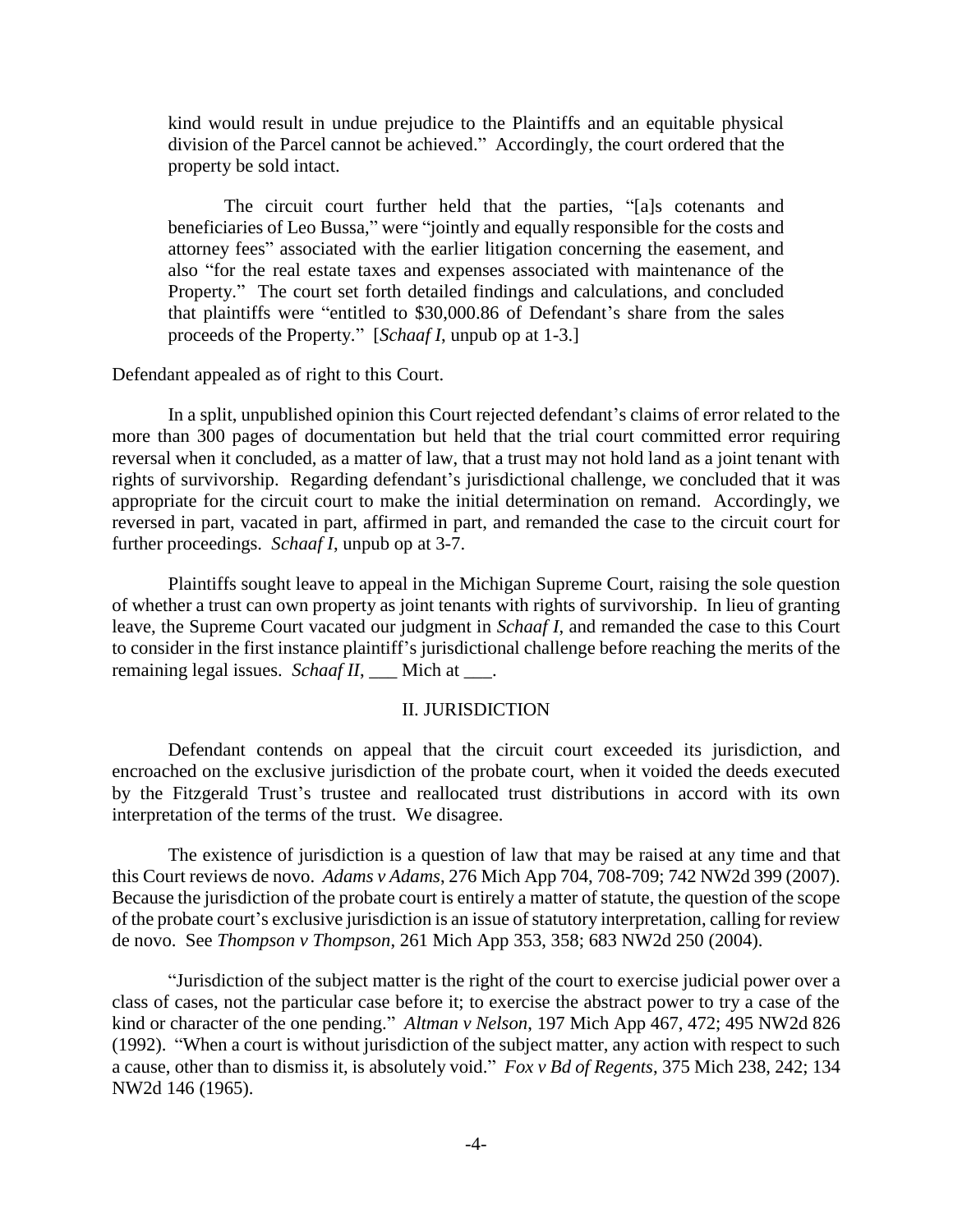The circuit court is a court of general jurisdiction, which jurisdiction extends to "all civil claims and remedies except where exclusive jurisdiction is given in the constitution or by statute to some other court or where the circuit courts are denied jurisdiction by the constitution or statutes of this state." MCL 600.605. See also Const. 1963, art. 6, § 1. The Legislature exercised its prerogative to limit the jurisdiction of the circuit court when, in MCL 700.1302, it vested the probate court with "exclusive legal and equitable jurisdiction" over the following relevant matters:

(a) A matter that relates to the settlement of a deceased individual's estate, whether testate or intestate, who was at the time of death domiciled in the county or was at the time of death domiciled out of state leaving an estate within the county to be administered, including, but not limited to, all of the following proceedings:

(i) The internal affairs of the estate.

(ii) Estate administration, settlement, and distribution.

(iii) Declaration of rights that involve an estate, devisee, heir, or fiduciary.

(iv) Construction of a will.

(v) Determination of heirs.

(vi) Determination of death of an accident or disaster victim under section 1208.

(b) A proceeding that concerns the validity, internal affairs, or settlement of a trust; the administration, distribution, modification, reformation, or termination of a trust; or the declaration of rights that involve a trust, trustee, or trust beneficiary, including, but not limited to, proceedings to do all of the following:

(i) Appoint or remove a trustee.

(ii) Review the fees of a trustee.

(iii) Require, hear, and settle interim or final accounts.

(iv) Ascertain beneficiaries.

(v) Determine a question that arises in the administration or distribution of a trust, including a question of construction of a will or trust.

(vi) Instruct a trustee and determine relative to a trustee the existence or nonexistence of an immunity, power, privilege, duty, or right.

(vii) Release registration of a trust.

(viii) Determine an action or proceeding that involves settlement of an irrevocable trust.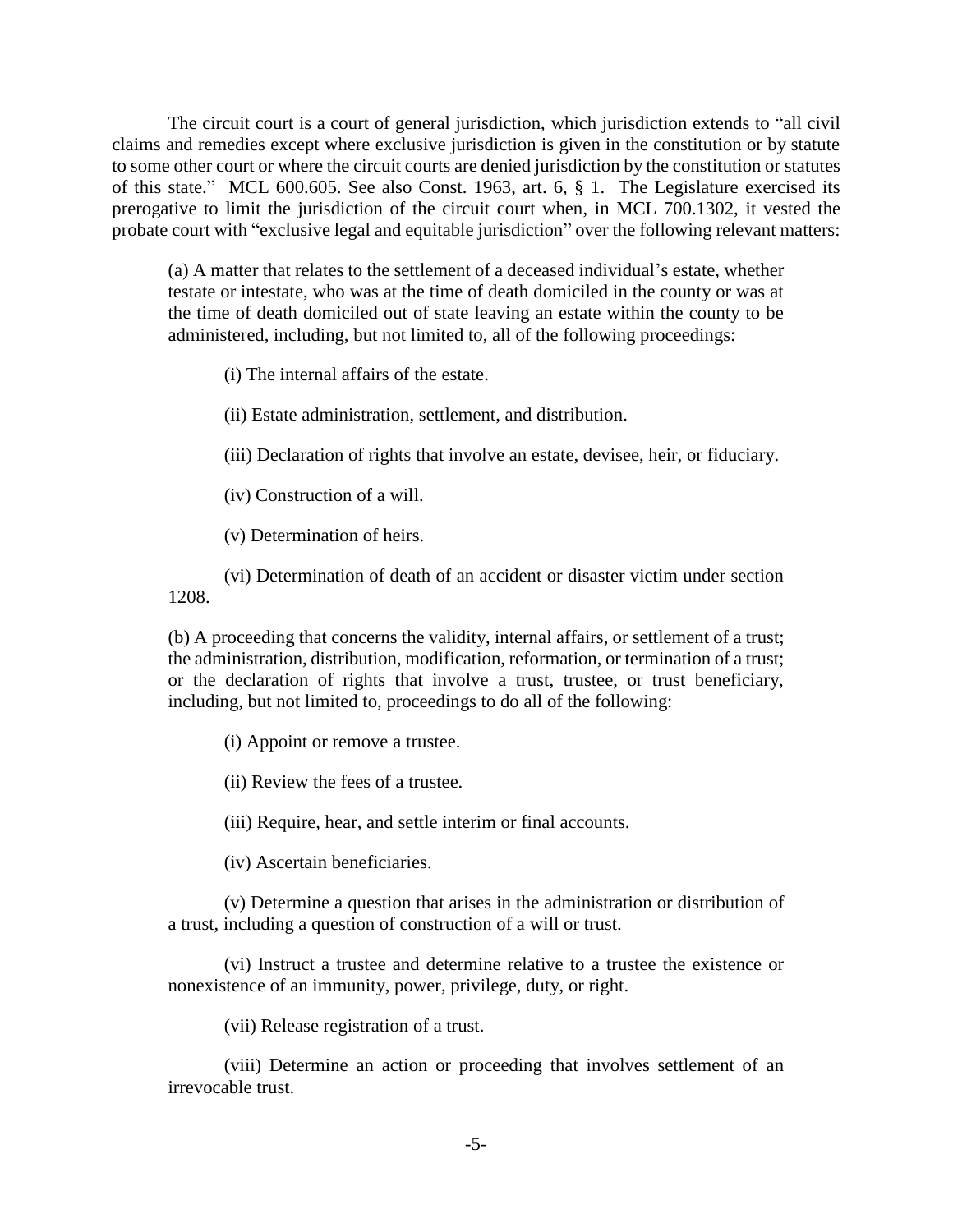In addition to the probate court's exclusive jurisdiction under MCL 700.1302, the probate court also has concurrent jurisdiction over certain matters concerning the estate of a decedent, protected individual, ward, or trust. These include concurrent jurisdiction to determine a property right or interest, to authorize partition of property, to hear and decide claims by or against a fiduciary or trustee for the return of property, and to hear and decide a contract proceeding or action by or against an estate, trust, or ward. MCL 700.1303.

Notably, by having set forth and retaining specific statutory authorization for the circuit court to hear and decide matters concerning rights to real property, the Legislature provided that its grant of exclusive jurisdiction to the probate court over the administration and distribution of trusts did not extend to plaintiffs' real property claims. See MCL 600.2932(1) (a person "who claims any right in, title to, equitable title to, interest in, or right to possession of land, may bring an action in the circuit courts against any other person who claims or might claim any interest inconsistent with the interest claimed by the plaintiff"); MCL 600.3301 ("Actions containing claims for the partition of lands may be brought in the circuit courts . . . . Such actions are equitable in nature.").

Further, the Legislature declined to grant the probate court exclusive jurisdiction over *every* cause of action that might incidentally touch on such issues as a settlor's intentions, but instead confined that grant of exclusive jurisdiction to "[a] *proceeding* that concerns the . . . distribution . . . of a trust; or the declaration of rights that involve a trust, trustee, or trust beneficiary . . . ." MCL 700.1302(b)(*vi*) (emphasis added). "[T]he meaning of the Legislature is to be found in the terms and arrangement of the statute without straining or refinement, and the expressions used are to be taken in their natural and ordinary sense." *Gross v Gen Motors Corp*, 448 Mich. 147, 160; 528 NW2d 707 (1995). The statutory reference to "a proceeding" that "concerns" trust matters suggests that the exclusive jurisdiction of the probate court under MCL 700.1302(b)(*vi*) covers not every issue that might arise from involvement of a trust, but rather to whole causes of action fundamentally arising from issues concerning the distribution of trusts, or the rights and duties of affected persons.

Here, plaintiffs did not ask the circuit court to construe, invalidate, or modify the Fitzpatrick Trust, or any other testamentary instrument, involved in the chain of title in the subject property. The parties brought to the circuit court disputes among living co-owners of real property over identification and resolution of their respective but overlapping interests, not issues concerning the distribution of, or rights under, the trusts that largely engendered those interests. Specifically, plaintiffs' complaint contained claims to determine interests in real property, for sale of the property, and for defendant's monetary contribution to the ownership responsibilities of the property. Defendant does not suggest that plaintiffs' claims for determining interests in real property, for sale of the property, and contribution were not actionable in the circuit court. Indeed, she could not validly make such a suggestion. Given the above, none of plaintiffs' claims fall within the exclusive jurisdiction of the probate court, and the circuit court thus did not err in exercising subject-matter jurisdiction in the present matter.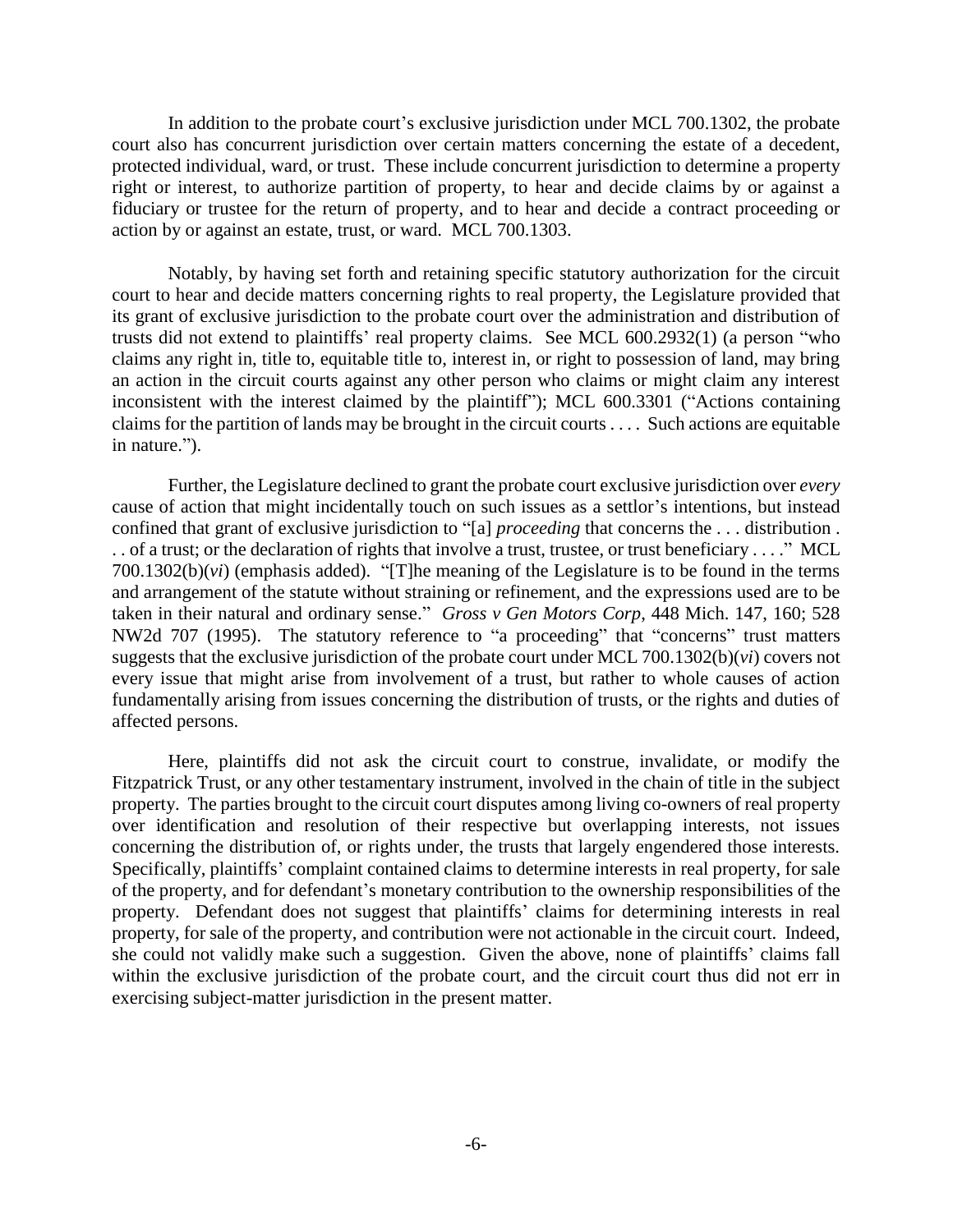## III. TRUST AS JOINT TENANT WITH RIGHTS OF SURVIVORSHIP

Defendant next argues that a trust may hold property as a joint tenant in common with rights of survivorship and the trial court erred in finding otherwise and in thereafter voiding certain conveyances to the parties from the Fitzpatrick Trust. We disagree.

In Michigan, there are five common types of concurrent ownership that are recognized relative to the ownership of real property: tenancies in common, joint tenancies, joint tenancies with full rights of survivorship, tenancies by the entireties, and tenancies in partnership. *Wengel v Wengel*, 270 Mich App 86, 93; 714 NW2d 371 (2006). Although an ordinary joint tenancy may be destroyed by an act that severs the joint tenancy (such as a conveyance of interest by one of the joint tenants), no act of a co-tenant can defeat the other co-tenant's right of survivorship in a joint tenancy with rights of survivorship. *Townsend v Chase Manhattan Mortg Corp*, 254 Mich App 133, 136; 657 NW2d 741 (2002).

Relevant to the instant matter, MCL 554.44 states that all grants and devises of lands:

made to 2 or more persons, except as provided in the following section, shall be construed to create estates in common, and not in joint tenancy, unless expressly declared to be in joint tenancy.

The above thus creates a presumption in favor of tenancies in common. Because estates in joint tenancy are not favored, all presumptions are against them. *Atha v Atha*, 303 Mich 611, 615; 6 NW2d 897 (1942).

In arguing that a trust may hold property as a joint tenant with rights of survivorship, defendant leans heavily upon the fact that the language used to convey the property interest to the trust specifically stated that the trust was to hold its property rights in that manner. However, simply saying something is intended or shall be does not necessarily make the intended act permissible or lawful. Common sense and relevant law establish that, contrary to defendant's position, a trust may not hold property as a joint tenant with rights or survivorship.

Under MCL 554.43, estates are divided into estates in severalty, in joint tenancy, and in common "the nature and properties of which respectively, shall continue to be such as are now established by law . . . ." Since the earliest recognition in Michigan of a joint tenancy with rights of survivorship in *Schulz v Brohl*, 116 Mich 603; 74 NW 1012 (1898), both this Court and our Supreme Court have consistently defined and applied the right of survivorship as it relates to the *life* and *death* of one joint tenant. "[T]he principal characteristic of the joint tenancy is the right of survivorship. Upon the death of one joint tenant, the surviving tenant or tenants take the whole estate." *Jackson v Estate of Green*, 484 Mich 209, 213; 771 NW2d 675 (2009). "A right of survivorship, which means that a surviving tenant takes ownership of the whole estate upon the death of the other joint tenant, does not exist in tenancies in common." *Wengel*, 270 Mich App at 94 & n 4. See also *Walters v Leech*, 279 Mich App 707, 711; 761 NW2d 143 (2008), citing 1 Cameron, Michigan Real Property Law (3d ed.), § 9.14, p. 328 (". . . at the heart of a tenancy by the entirety is the right of survivorship, meaning that when one party dies, the other party automatically owns the whole property.").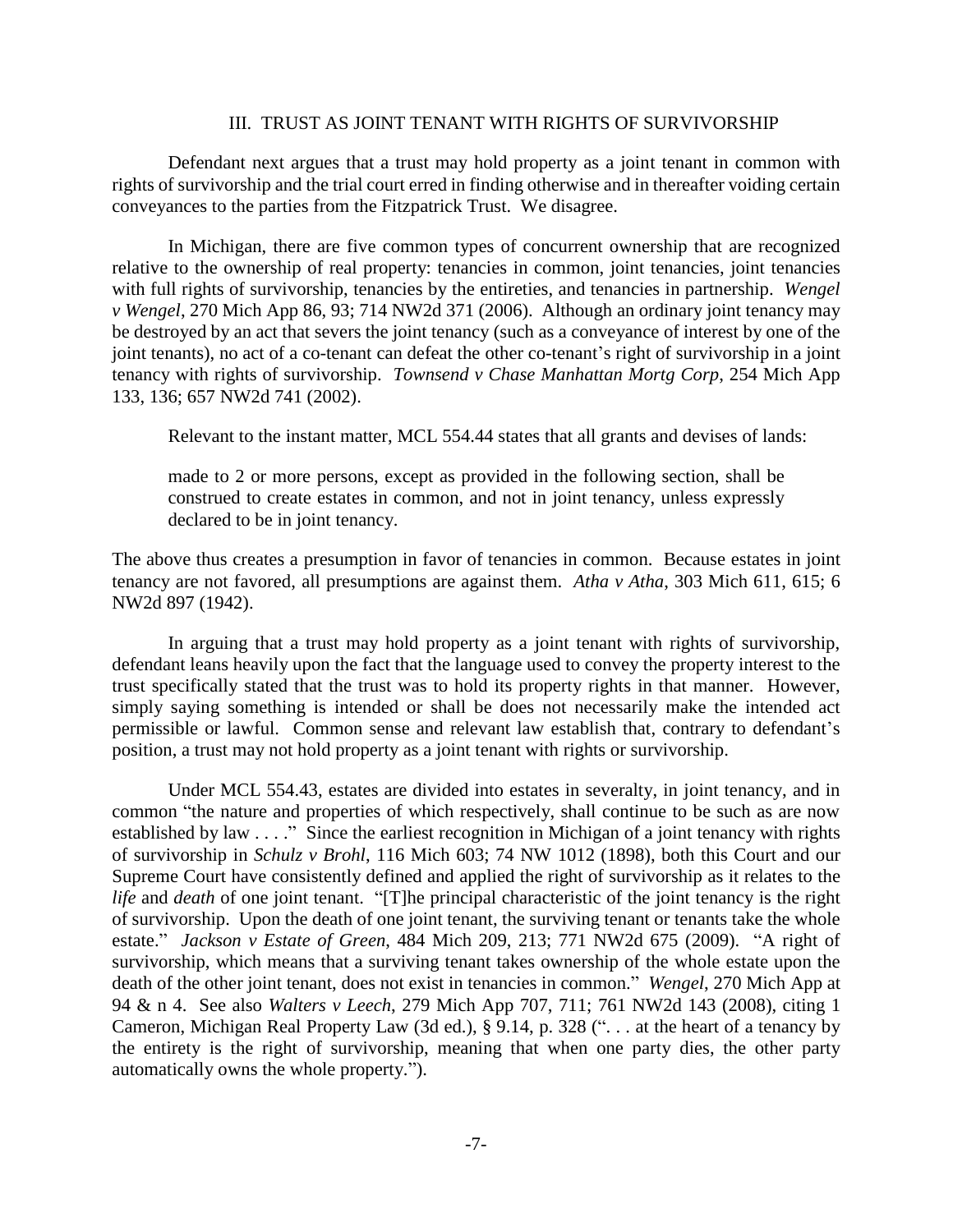It has long been recognized that parties holding property as joint tenants with full rights of survivorship hold joint life estates with contingent remainders. *Albro v Allen,* 434 Mich. 271, 275; 454 NW2d 85 (1990). "Life estate" is defined as "[a]n estate held only for the duration of a specified person's life." *Black's Law Dictionary* (11 ed.). The key word in the definition is "life." The duration of a life estate is determined by a particular person's life and a trust, as an artificial entity, does not have a lifetime. With life comes the expectation of its antonym, death. "[T]he contingency is surviving the cotenants, and at the moment of death, the decedent's interest in the property passes to the survivor or survivors." *Albro*, 434 Mich at 274–275. A trust, however does not and cannot die. Rather, it terminates only through specifically required actions of a nonbiological character. MCL 700.7410-MCL 700.7414.

Survivorship rights address the interests of natural persons, including the uncertainties normally attendant to natural persons' life spans. A trust, not being a natural person, has no actual residential needs, cannot occupy real property, and does not die. It is true that a trust cannot exist in perpetuity. A trust can, however, exist far beyond the lifespan of a natural person.<sup>2</sup> A trust holding property as a joint tenant with rights of survivorship thus potentially renders any such right of survivorship illusory.

MCL 565.48 provides further support for the premise that literal, physical death of a joint tenant is the key to the law's purpose in having created a joint tenancy with rights of survivorship. That statute provides:

A register of deeds shall not record a deed or other instrument in writing that purports to convey an interest in land by the survivor or survivors under a deed to joint tenants or tenants by the entirety, unless, for each joint tenant or tenant by the entirety who is indicated in the deed or instrument to be deceased, a certified copy of the death certificate or other proof of death that is permitted by the laws of this state to be received for record by the register, is shown to have been recorded in the register's office by liber and page reference or is filed concurrently with the deed or other instrument and recorded as a separate document.

Because a trust does not die but instead terminates, MCL 554.44 leaves no room to conflate the definition of death beyond its practical meaning for purposes of joint tenancy with rights of survivorship. In short, we find that the trial court properly concluded that, as a matter of law, a trust may not hold real property as a joint tenant with rights of survivorship.

## IV. PARTITION

Defendant asserts that the trial court erred in finding that the property was not fairly capable of being partitioned in kind. We disagree.

 $\overline{a}$ 

 $2^2$  The dissent points out that at common law, a trustee may hold title as a joint tenant. While that may be true, a trustee is different than a trust itself. The powers of a trustee are thus irrelevant for our purposes today. Moreover, a trustee may be a trustee for a natural person.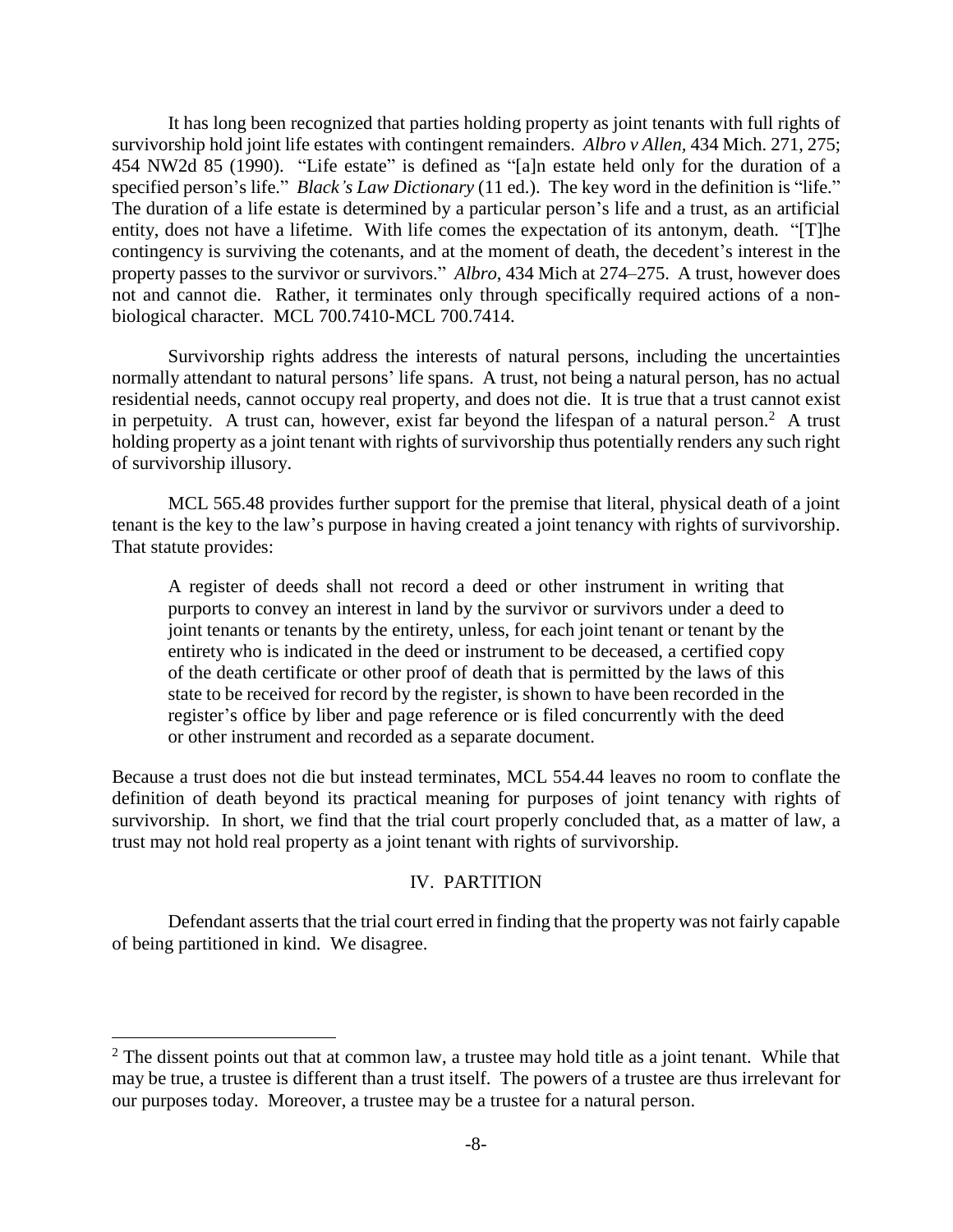In deciding whether or how to partition real property, a court exercises its equitable powers. See MCL 600.3301 ("Actions containing claims for the partition of lands . . . are equitable in nature."). When reviewing equitable matters, this Court reviews for clear error the findings of fact in support of the equitable decision rendered and reviews de novo the ultimate decision. *LaFond v Rumler*, 226 Mich App 447, 450; 574 NW2d 40 (1997).

Defendant asserts that, according to MCL 600.3304, "[a]ll persons holding lands as joint tenants or as tenants in common may have those lands partitioned," but that, according to MCL 600.3308, "a person who has only an estate in reversion or remainder in the lands may not maintain a claim for their partition." However, the limitation in MCL 600.3308 applies to persons having "*only* an estate in reversion or remainder" (emphasis added), and thus, does not apply to holders of current possessory rights, whether or not those holders of existing possessory rights also happen to hold rights of reversion or remainder.

Moreover, a court entertaining an action for partition is obliged to determine "whether the premises can be partitioned without great prejudice to the parties." MCR 3.401(A)(1). If the court determines that partition cannot be achieved "without undue prejudice to the owners, it may order the premises sold in lieu of partition  $\ldots$ ." MCR 3.401(C). The trial court specifically and carefully considered whether partition could be achieved without undue prejudice to the owners. It concluded that given the existence of the survivorship rights resulting from the valid conveyances of the real property from the Bussa Trust, and the subject parcel's reliance on an easement for access to and from the nearest public road, which easement could not be further burdened, "partition in kind would result in undue prejudice to the Plaintiffs and an equitable physical division of the Parcel cannot be achieved."

We find no clear error in the trial court's determination regarding partition and prejudice to plaintiffs. Partition in kind of the subject parcel is not entirely practical in light of the attendant survivorship rights, and partition to the extent possible likely would engender further burdening of the use of Bussa Lane.

### V. DOCUMENTATION

Defendant asserts that the trial court's decision on plaintiffs' contribution claim was flawed because the court relied on 305 pages of documents that plaintiffs withheld from discovery then suddenly produced less than 24 hours before trial. We disagree.

This Court reviews the trial court's evidentiary rulings, including those concerning discovery, for an abuse of discretion. *Price v Long Realty, Inc*, 199 Mich App 461, 466; 502 NW2d 337 (1993); *Baker v Oakwood Hosp Corp*, 239 Mich App 461, 478; 608 NW2d 823 (2000). An abuse of discretion occurs when a trial court makes an error of law or its decision falls outside the range of principled outcomes. *Ronnisch Constr Group, Inc v Lofts on the Nine, LLC*, 499 Mich 544, 552; 886 NW2d 113 (2016).

We first note that defendant claims plaintiffs' late submission of the challenged documents occurred less than 24 hours before trial. However, the documents were submitted 24 hours prior to the date *originally scheduled for trial* on the issue of contribution. The matter did not actually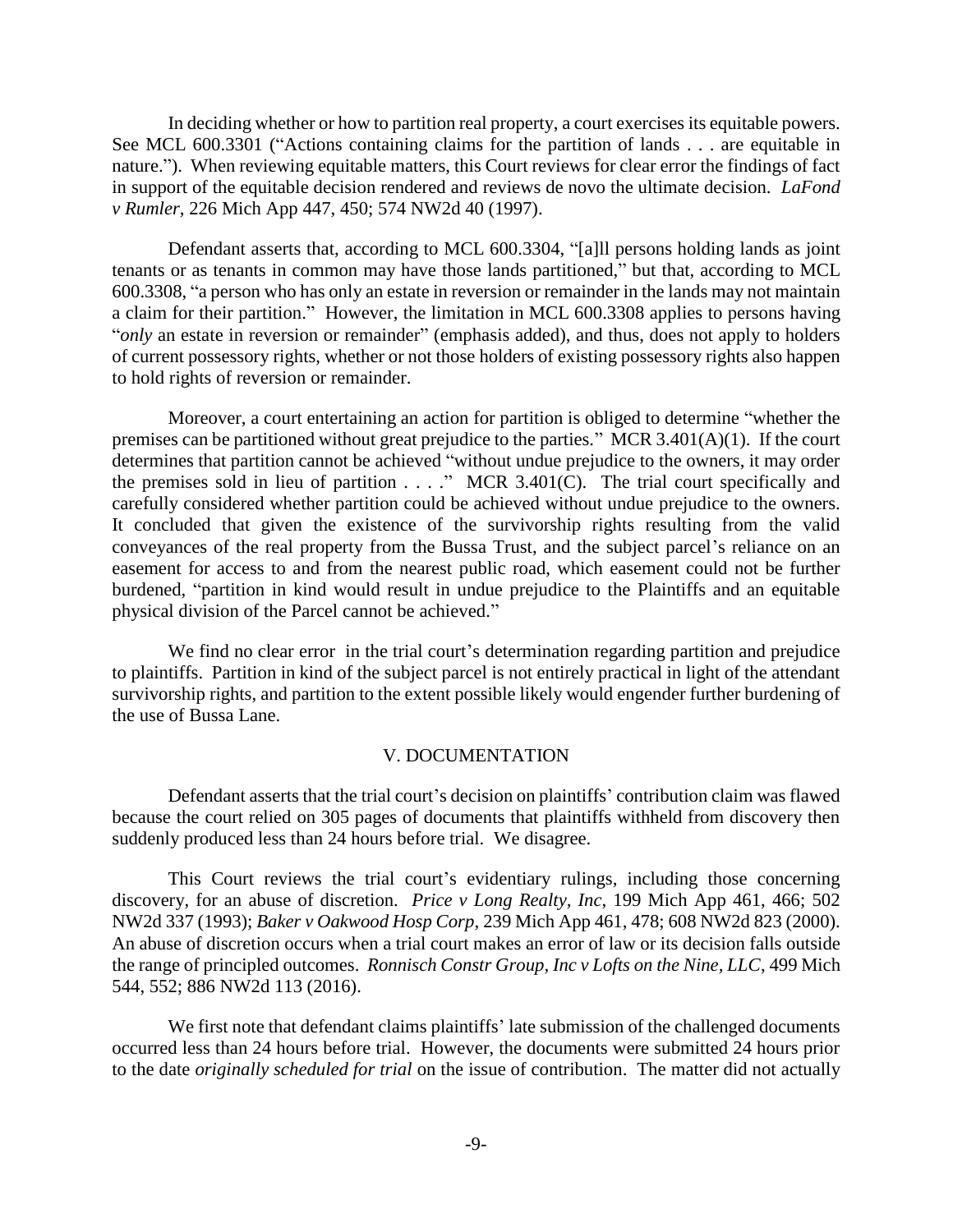proceed to trial at that time given that the parties agreed to have the trial court decide the question of contribution on the basis of briefing to be completed several weeks later.

In ruling on defendant's motion to disallow the documentation, the trial court specifically considered, among other things, the fact that a decision concerning the contribution issue was still several weeks away. Defendant fails to meaningfully address the trial court's reasoned ruling or the fact that the trial court stated it would evaluate previously unidentified documents and thereafter issue decisions concerning admissibility on a document-by-document basis. Defendant has therefore abandoned this issue on appeal. *Thompson*, 261 Mich App at 356.

## VI. CONTRIBUTION

Defendant contends that the trial court erred in granting plaintiffs' claim for full share contribution from defendant for litigation that concluded in 2012 concerning the Bussa Lane easement. We disagree.

As noted, a court deciding whether or how to partition real property exercises its equitable powers. See MCL 600.3301. This includes its decisions concerning how to divide the proceeds of any sale to account for the equities of the situation. MCL 600.3336(2). "When partitioning the premises or dividing the money received from a sale of the premises among the parties the court may take into consideration the equities of the situation, such as the value of the use of the premises by a party or the benefits which a party has conferred upon the premises." MCL 600.3336(2).

"The general rule of contribution is that one who is compelled to pay or satisfy the whole or to bear more than his aliquot share of the common burden or obligation, upon which several persons are equally liable or which they are bound to discharge, is entitled to contribution against the others to obtain from them payment of their respective shares." *Caldwell v Fox*, 394 Mich 401, 417; 231 NW2d 46 (1975). "The doctrine of contribution between cotenants is based upon purely equitable considerations. It is premised upon the simple proposition that equality is equity. It is not, however, enforced unless reason and justice require that each of the cotenants contribute his proportionate share of the common burden." *Strohm v Koepke*, 352 Mich 659, 662; 90 NW2d 495 (1958). Such equitable relief should be granted at the court's discretion " 'according to the circumstances and exigencies of each particular case,' " as suggested by the evidence and guided by " 'the fixed principles and precedents of equity jurisprudence.' " *Youngs v West*, 317 Mich 538, 545; 27 NW2d 88 (1947), quoting 39 CJS, Equity, § 10, pp 328-329.

In this case, the trial court held that, "[a]s cotenants and beneficiaries of Leo Bussa, the Parties are jointly and equally responsible for the costs and attorney fees associated with Antrim County File No. 2011[-]008633[-]CH, and for the real estate taxes and expenses associated with maintenance of the Property," and thus that "Plaintiffs are entitled to contribution by the Defendant in this matter," including "for one-quarter of the costs and attorney fees" associated with the earlier litigation. While defendant contends that the prior litigation was elective and conferred no benefit on the property, she admits that she was among the parties who were substituted for Leo Bussa in the prior litigation upon his death and makes no claim that she did not agree with plaintiffs' position in the matter.